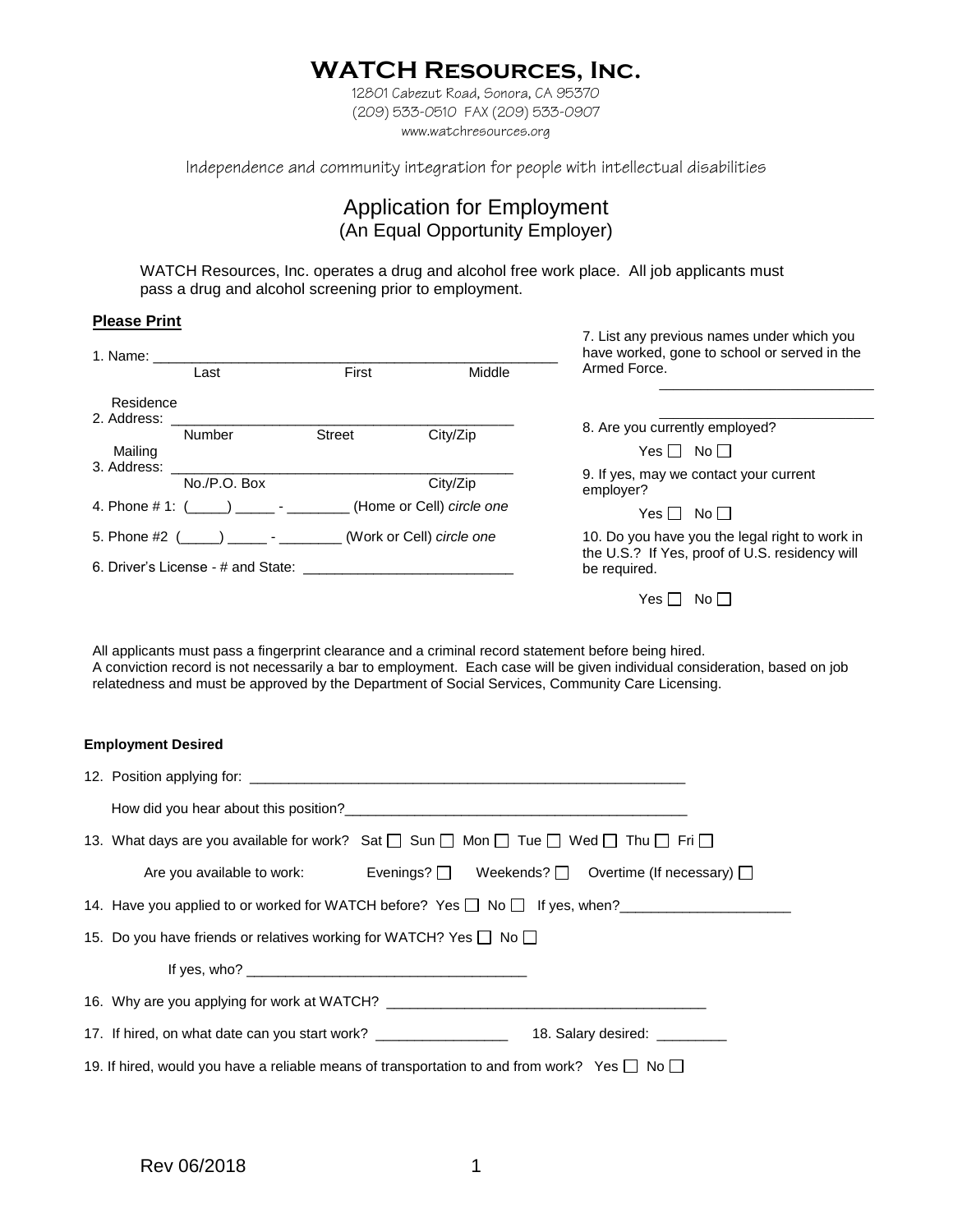## **WATCH Resources, Inc.** Application For Employment

20. If hired, you may be required to drive an agency vehicle; do you have a current California Drivers License and a

|  | clear driving record? Yes $\Box$ No $\Box$ |  |  |
|--|--------------------------------------------|--|--|
|--|--------------------------------------------|--|--|

| If no, please explain |  |
|-----------------------|--|

21. Our agency automobile insurance requires individuals be a minimum of 18 years of age and have been driving for a minimum of 2 years.

| Are you at least 18 years of age? Yes $\Box$ No $\Box$               |  |
|----------------------------------------------------------------------|--|
| Have you been driving for a minimum of 2 years? Yes $\Box$ No $\Box$ |  |

22. Having read the Job Description for the position that you are applying, do you feel you are able to perform the essential functions of the job with the physical demands as stated, with or without accommodation? Yes  $\Box$  No  $\Box$ 

\_\_\_\_\_\_\_\_\_\_\_\_\_\_\_\_\_\_\_\_\_\_\_\_\_\_\_\_\_\_\_\_\_\_\_\_\_\_\_\_\_\_\_\_\_\_\_\_\_\_\_\_\_\_\_\_\_\_\_\_\_\_\_\_\_\_\_\_\_\_\_\_\_

If no, describe the functions that cannot be performed:

### **EDUCATION & TRAINING**

**\*\****If you are hired for a position with WATCH a copy of your, Diploma, GED, Certificate and College Degree, if applicable, will be required.*

23. High School \_\_\_\_\_\_\_\_\_\_\_\_\_\_\_\_\_\_\_\_\_\_\_\_\_ Location: \_\_\_\_\_\_\_\_\_\_\_\_\_\_\_\_\_\_\_\_\_\_\_\_

24. Did you graduate? Yes  $\Box$  No  $\Box$ 

25. If not, do you have a GED or California High School Proficiency Certificate? Yes  $\Box$  No  $\Box$ 

| 26. Names of Colleges/Universities Attended: | Dates<br>Attended | Course of<br>Study/Major | Certificate/<br>Degree** |
|----------------------------------------------|-------------------|--------------------------|--------------------------|
|                                              |                   |                          |                          |
|                                              |                   |                          |                          |
| 27. Other Relevant Courses/Training:         |                   |                          |                          |
|                                              |                   |                          |                          |
| 28. Professional Licenses/Certifications:    | Serial<br>Number  | Date<br><b>Issued</b>    | Expiration<br>Date       |
|                                              |                   |                          |                          |
|                                              |                   |                          |                          |

| 29. Skills that may be required for this position: Computer: PC   Mac |  |  |  |  |
|-----------------------------------------------------------------------|--|--|--|--|
|                                                                       |  |  |  |  |

List the computer programs you have experience with:\_\_\_\_\_\_\_\_\_\_\_\_\_\_\_\_\_\_\_\_\_\_\_\_\_\_\_\_\_

30. Other skills that would benefit you in a position with WATCH:

\_\_\_\_\_\_\_\_\_\_\_\_\_\_\_\_\_\_\_\_\_\_\_\_\_\_\_\_\_\_\_\_\_\_\_\_\_\_\_\_\_\_\_\_\_\_\_\_\_\_\_\_\_\_\_\_\_\_\_\_\_\_\_\_\_\_\_\_\_\_\_\_\_\_\_\_\_\_\_\_\_\_\_

\_\_\_\_\_\_\_\_\_\_\_\_\_\_\_\_\_\_\_\_\_\_\_\_\_\_\_\_\_\_\_\_\_\_\_\_\_\_\_\_\_\_\_\_\_\_\_\_\_\_\_\_\_\_\_\_\_\_\_\_\_\_\_\_\_\_\_\_\_\_\_\_\_\_\_\_\_\_\_\_\_\_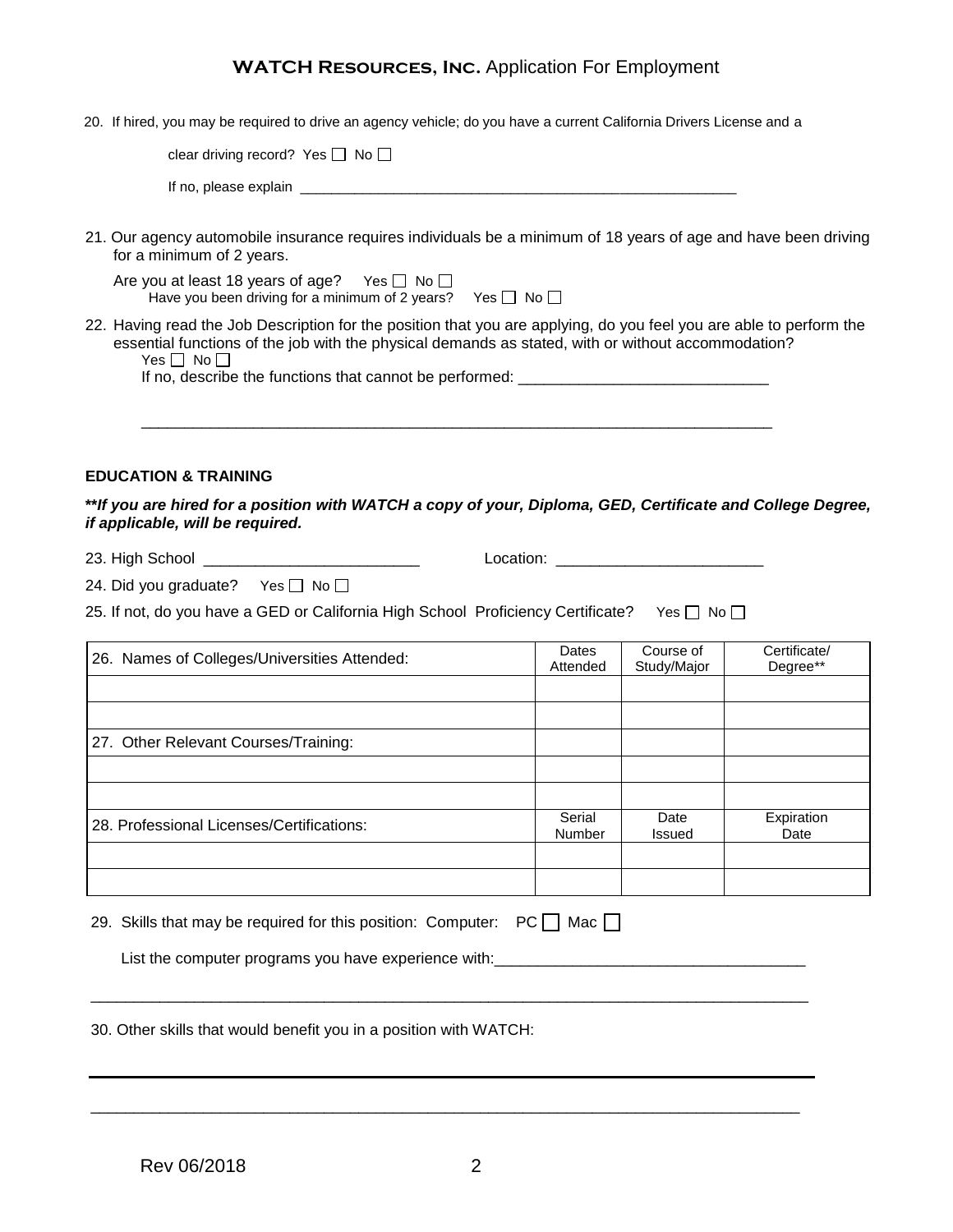# **WATCH Resources, Inc.** Application For Employment

**Employment History:** List below all present and past employment starting with your most recent employer (last 10 years is sufficient). Include volunteer and U.S. Military service. Describe the work you did as completely as possible. List each promotion. *Explain any gaps between employment periods.* If more space is needed, use a separate sheet prepared in the same format and attach securely.

| MO./YR. To MO./YR.  | Employer (Business or Agency Name) | Title of Position  | # Of employees<br>supervised by you |
|---------------------|------------------------------------|--------------------|-------------------------------------|
| Hours Per Wk        | Address, City, State, Zip          | Name of Supervisor | <b>Phone Number</b>                 |
| Duties:             |                                    |                    |                                     |
| Reason for leaving: |                                    |                    |                                     |

| MO./YR. To MO./YR.  | Employer (Business or Agency Name) | Title of Position  | # Of employees<br>supervised by you |
|---------------------|------------------------------------|--------------------|-------------------------------------|
| Hours Per Wk        | Address, City, State, Zip          | Name of Supervisor | <b>Phone Number</b>                 |
| Duties:             |                                    |                    |                                     |
| Reason for leaving: |                                    |                    |                                     |

| MO./YR. To MO./YR.  | Employer (Business or Agency Name) | <b>Title of Position</b> | # Of employees<br>supervised by you |
|---------------------|------------------------------------|--------------------------|-------------------------------------|
| Hours Per Wk        | Address, City, State, Zip          | Name of Supervisor       | <b>Phone Number</b>                 |
| Duties:             |                                    |                          |                                     |
| Reason for leaving: |                                    |                          |                                     |

| MO./YR. To MO./YR.  | Employer (Business or Agency Name) | Title of Position  | # Of employees<br>supervised by you |
|---------------------|------------------------------------|--------------------|-------------------------------------|
| Hours Per Wk        | Address, City, State, Zip          | Name of Supervisor | <b>Phone Number</b>                 |
| Duties:             |                                    |                    |                                     |
| Reason for leaving: |                                    |                    |                                     |